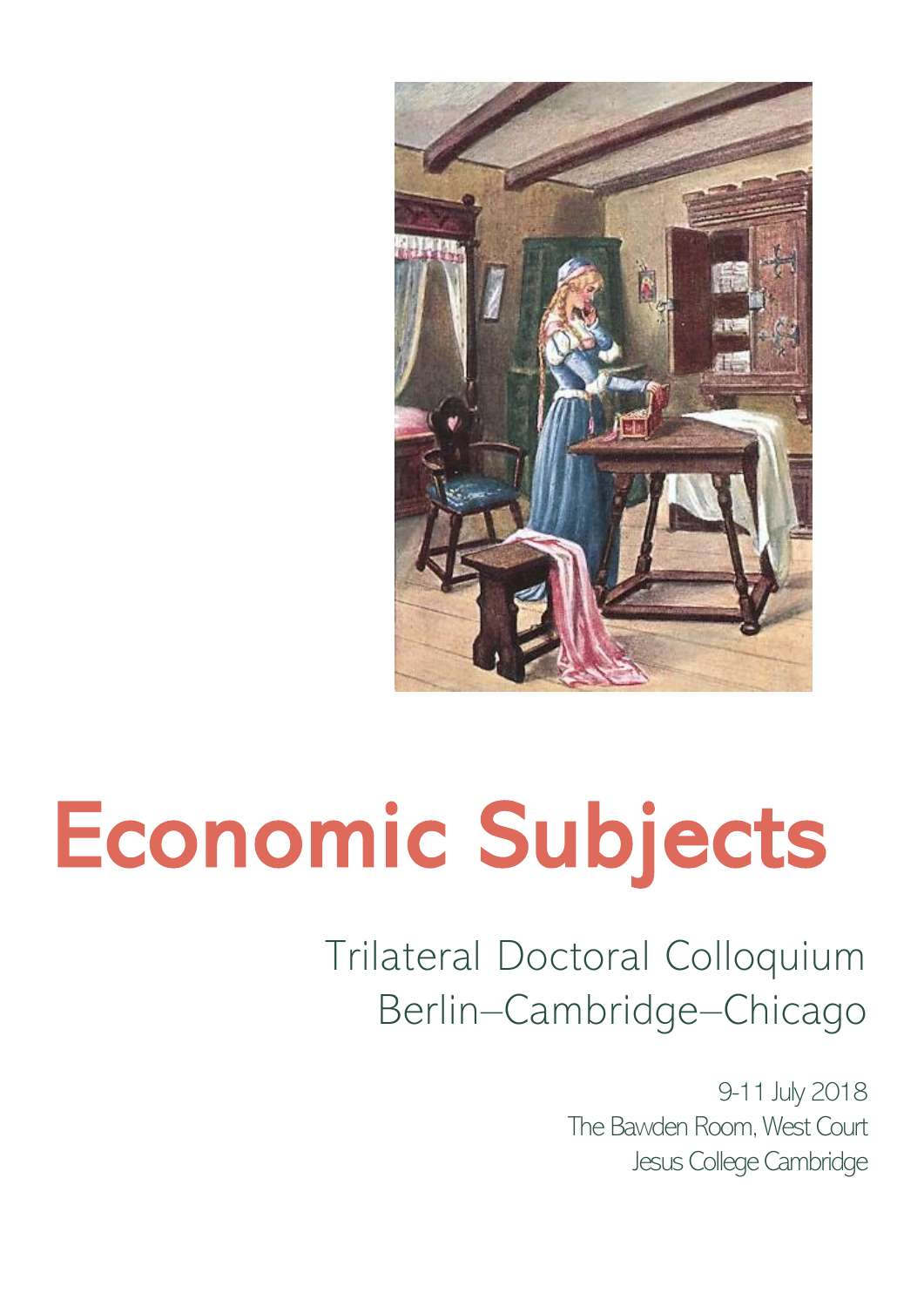'Nach Golde drängt, Am Golde hängt Doch alles!'

Goethe, Faust I

Cover: Friedrich Kaskeline, Illustrations for Goethe's Faust (CC-BY)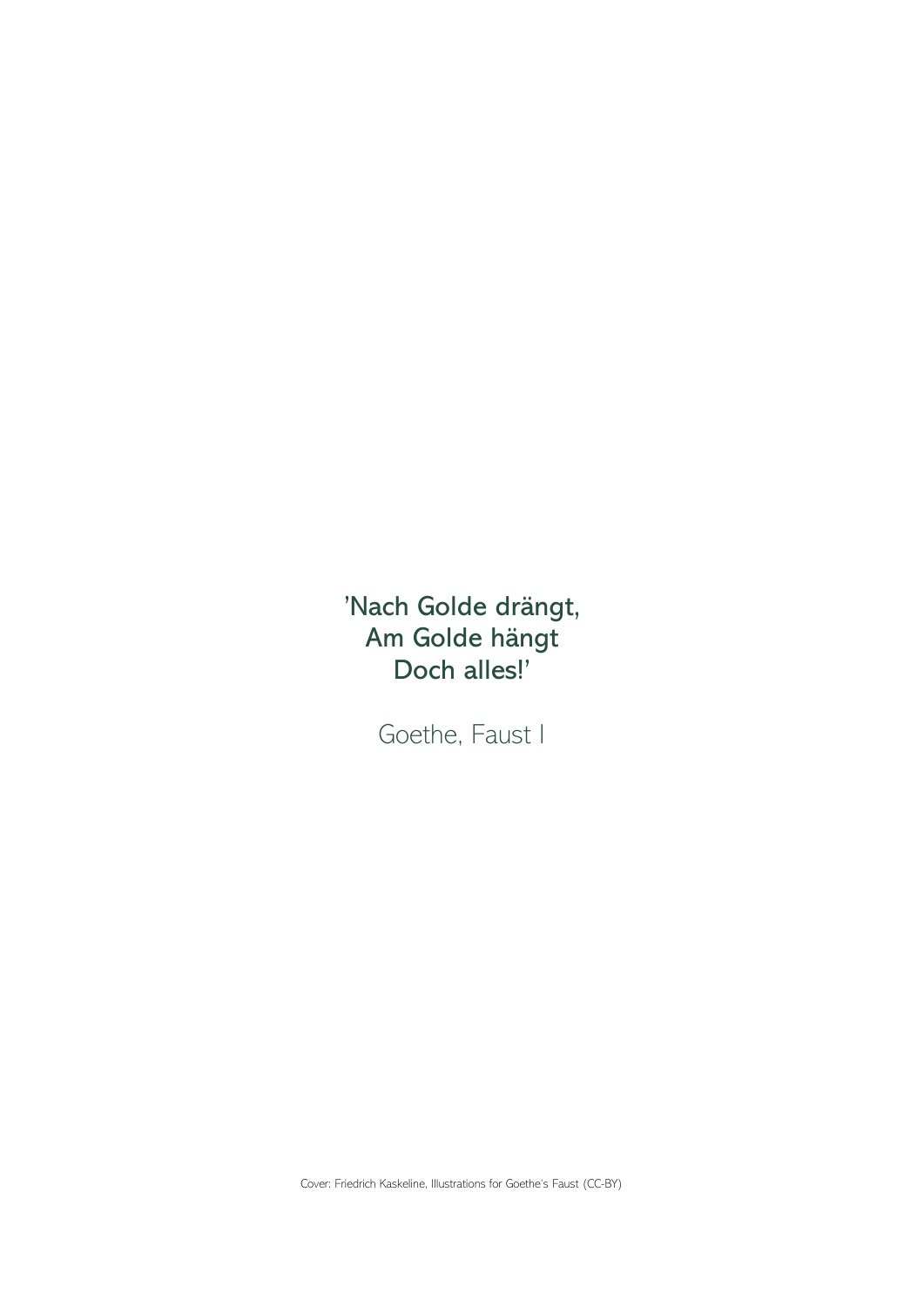#### Monday, 9 July

#### 14-14.30 Arrival and Welcome

Organising Committee: Nicholas Courtman, Melina Mandelbaum, Margarete Tiessen & Isabelle Zirden (all Cambridge)

# 14.30-16 Panel I: Wasting and Saving, Traces and Excess

Simon Godart (Berlin): 'Un Pauvre Petit Speculateur': Baudelaires La Fausse Monnaie

Alexander Sorenson (Chicago): Economies of Offering: On the River in German Realism

Elena Stingl (Berlin): Let's Get Wasted: George Bataille's The Accursed Share (1949) and the Economy of Excess

Chair: Isabelle Zirden & Margarete Tiessen

- 16-16.30 Coffee Break
- 16.30-18 KEYNOTE: Sarah Colvin (Cambridge):

Incarcerated Subjects: Postwar Capitalism through the Lens of Punishment

Response: Andrew Webber (Cambridge)

- 18.45 Reception
- 19.30 Formal Dinner Jesus College Cambridge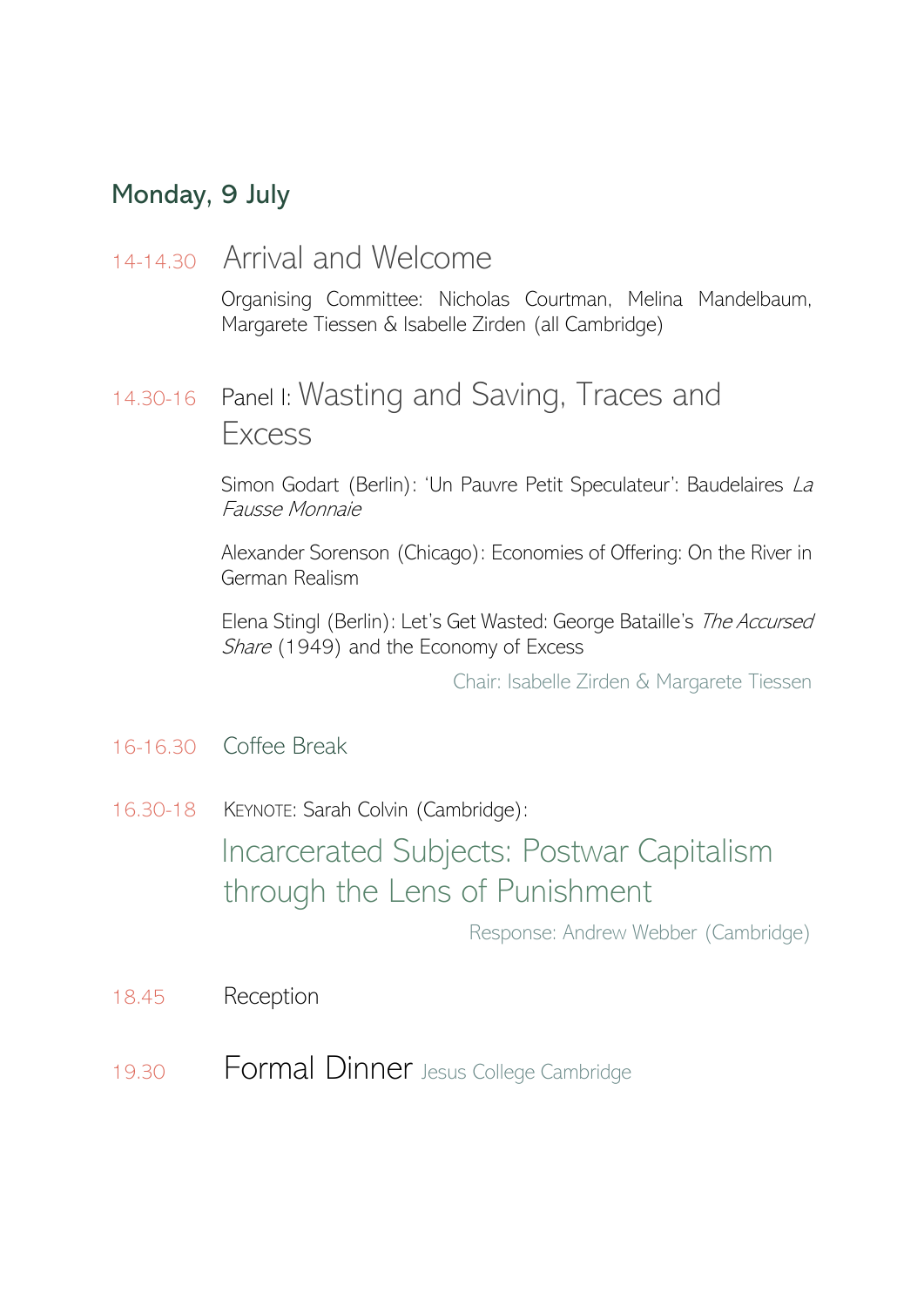#### Tuesday, 10 July – Morning

## 9.30-11 Panel II: Art-Work and (Artistic) Production

Nicholas Courtman (Cambridge): 'Von uns wurde nur Arbeit verlangt, nie ein Beruf': Discourses and Ideologies of Work and Labour in Herta Müller's Atemschaukel

Emily Dreyfus (Chicago): 'Übrigens, Steuerklasse sind wir vier': Precarities of Economic and Cultural Capital in Cinema of the Third Reich

Noah Zeldin (Chicago): The Lehrstück as Alternative to the Capitalist Mode of Artistic Production

Chair: Charlotte Woodford(Cambridge)

- 11-11.30 Coffee Break
- 11.30-13 Panel III: Capitalism and Critique, from the Goethezeit to the Weimar Republic

Anat Messing Marcus (Cambridge): Economic Subjects, Economic Bodies: On Walter Benjamin's Sketch Capitalism as Religion

Laura Langone (Cambridge): Nietzsche's Critique of Capitalism

Jenny Caisley (Cambridge): Goethe's Geology: Finance and Materiality

Chair: Mimi Howard (Cambridge)

#### 13-14.15 Lunch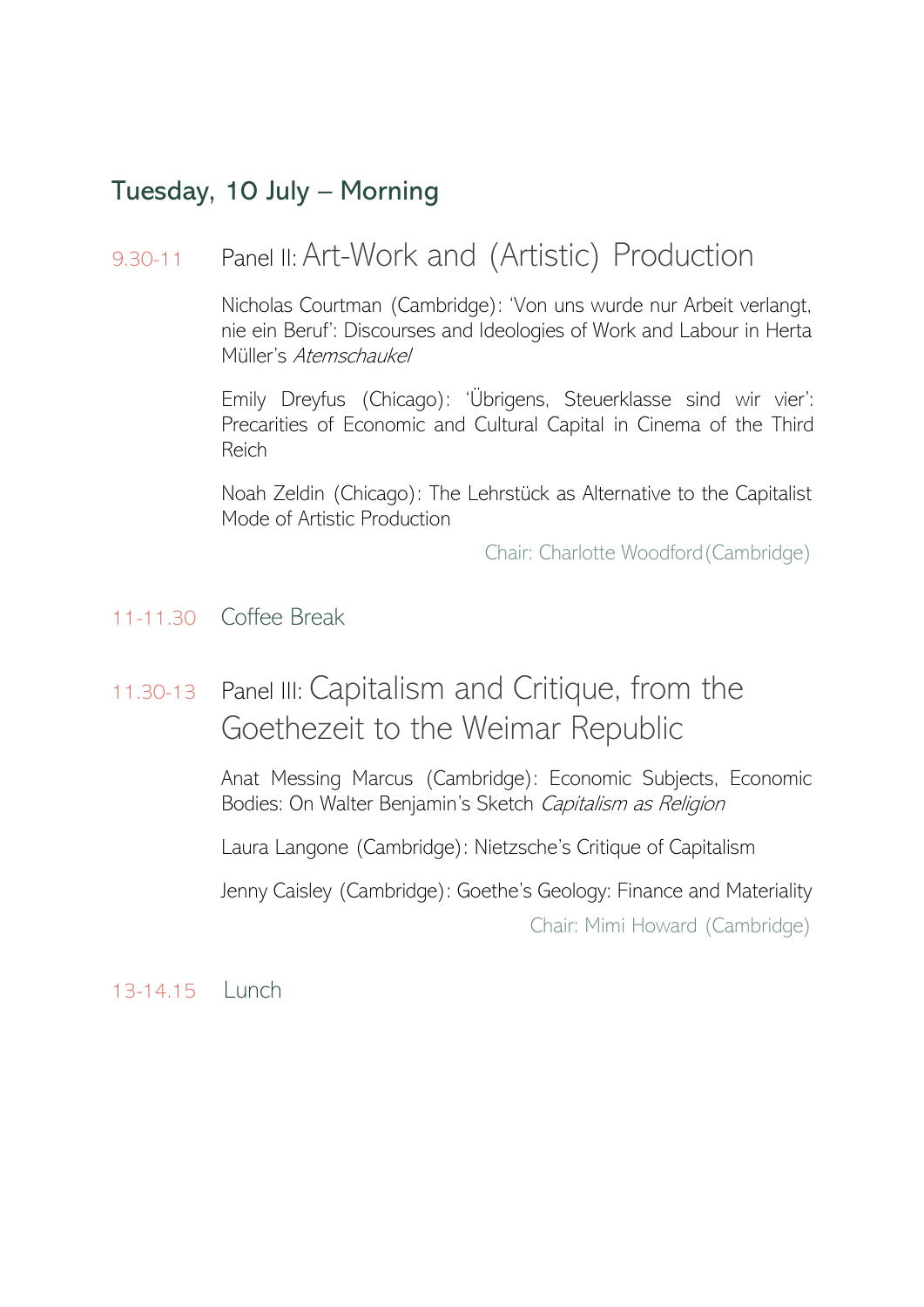#### Tuesday, 10 July – Afternoon

# 14.15-15.45 Panel IV: Work and Exclusion within Capitalist **Societies**

Andreas Rizzi (Berlin): Männliche Geistes- und weibliche Lohnarbeit: Ökonomisierte Geschlechternarrative in Elias Canettis Die Blendung

Mimi Howard (Cambridge): Hannah Arendt's Contribution to a Critique of Political Economy

Dorothea Trotter (Berlin): Allowed to Work: Reflecting on the Representation of the Work of Migrants and Asylum Seekers in Film and Literature

Chair: Marie Kolkenbrock (Cambridge)

#### 15.45-16.15 Coffee Break

# 16.15-17.15 Panel V: Tracing Transformations in the Discourse of Economy

Ethan Blass (Chicago): Shylock's Usury and the Economy of Love

Sebastian Schulze (Berlin): Money Talks: Diskurse des Gelds in der deutschen Literatur des 17. und 18. Jahrhunderts

Chair: Annja Neumann (Cambridge)

19.30 Shakespeare Festival: A Midsummer Night's

Dream King's College Fellows' Gardens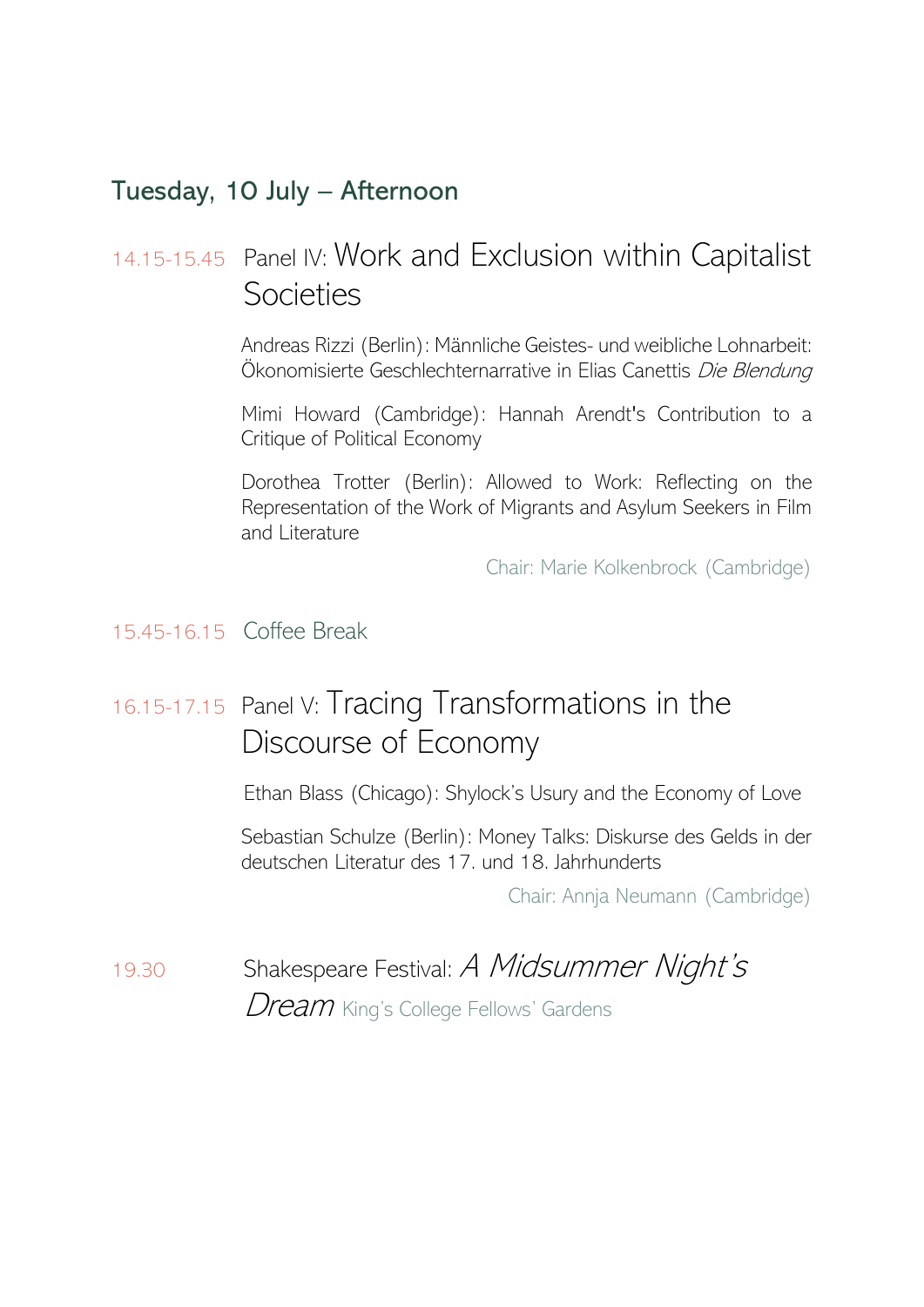#### Wednesday, 11 July

# 9.30-10.30 Panel VI: Libidinal Economies from Antiquity to the 21st Century

Jule Govrin (Berlin): The Fall of the Profit Rate of Desire: A Comparison of Sibylle Berg's Sex 2 and Michel Houellebecg's Extension du Domaine de la Lutte

Kaitlyn Tucker (Chicago): The Miseress: On the Feminine Enjoyment of Avarice

Chair: Yvonne Zivkovic (Cambridge)

- 10.30-11 Coffee Break
- 11-12 Tamara Kamatović (Chicago): 'We Other Biedermeiers': Pornography and the Economy of Secrecy

Kathrin Wunderlich (Cambridge): Subjects Inside the Libidinal Economy: Balkanism, or the Desire of the German Gaze

Chair: Yvonne Zivkovic (Cambridge)

## 12-12.45 Closing Remarks

Anne Eusterschulte (Berlin) & Eric Santner (Chicago)

12.45 Lunch and Departure